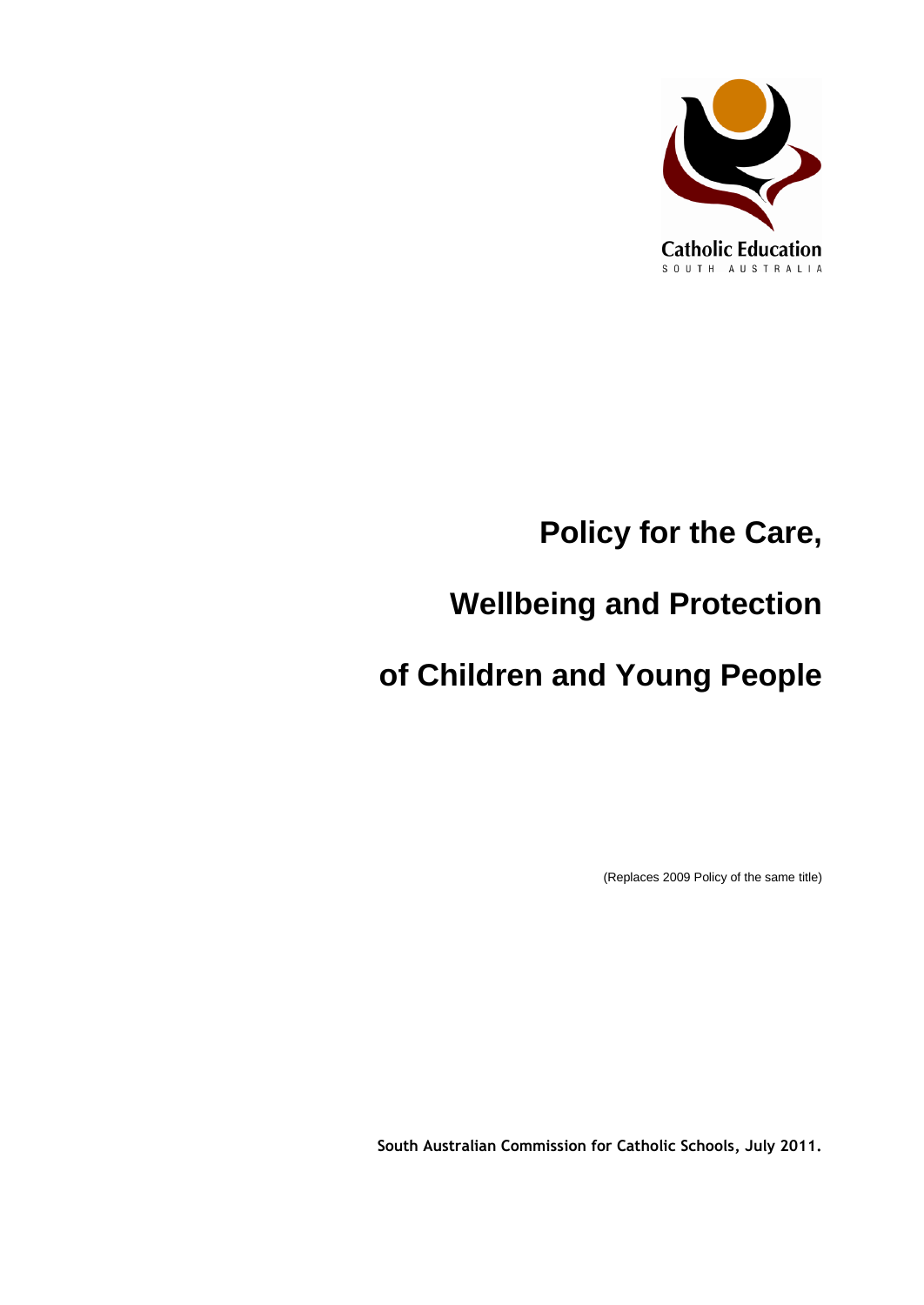## **'Let us give children a future of peace!'**

Pope John Paul II 1996

### **CONTENTS**

| 2. |                                |  |
|----|--------------------------------|--|
| 3. |                                |  |
| 4. | A Guide To Responsibilities  5 |  |
| 5. |                                |  |
|    |                                |  |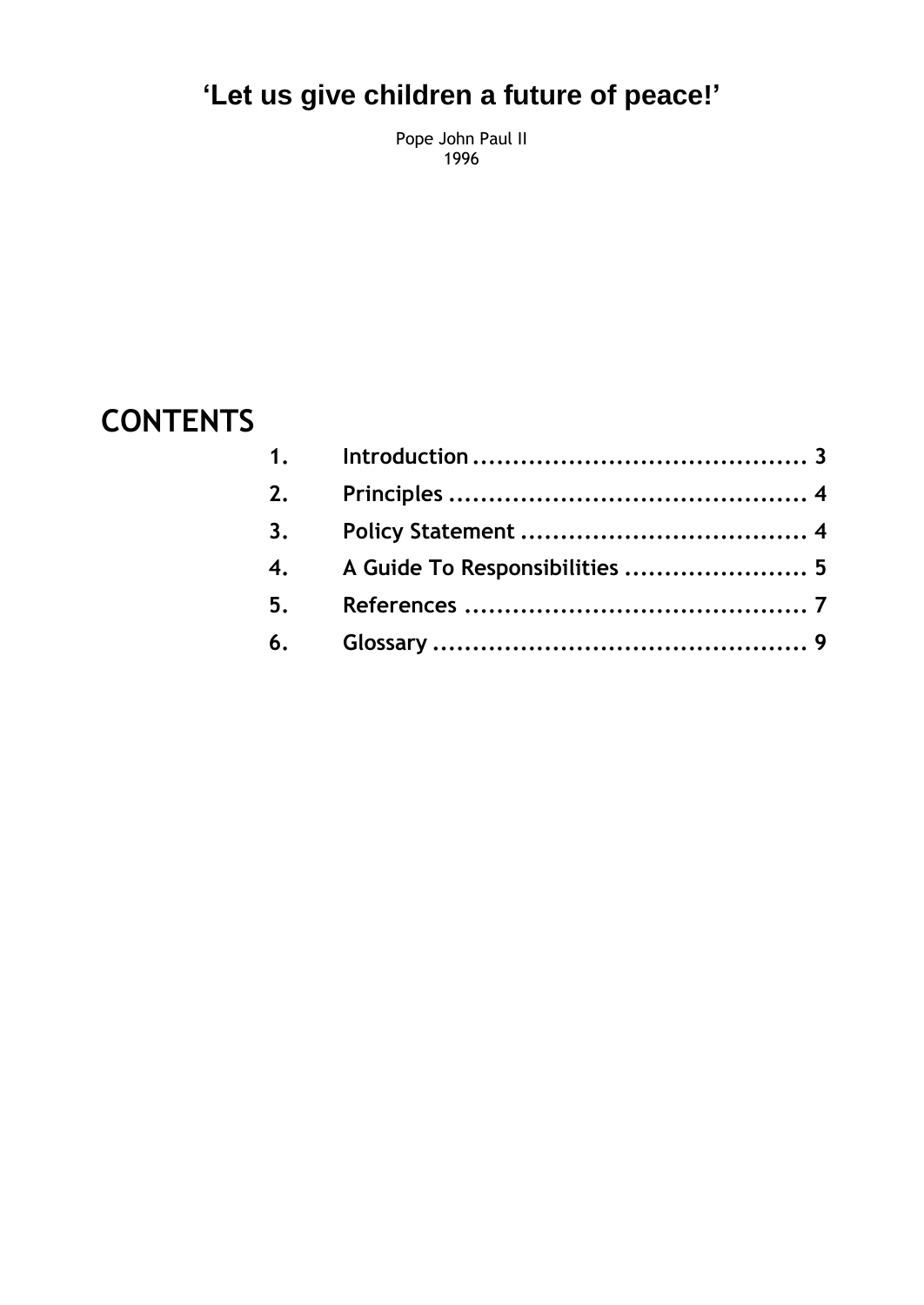*'Children and young people are our present and our future. They have the right to grow and to develop their full potential physically, emotionally and spiritually. That potential is their families'*  and communities' responsibility to nurture and fulfil'. South Australian Catholic Child Protection Council, Charter, 2006.

#### <span id="page-2-0"></span>**1.INTRODUCTION**

- **1.1.** South Australian Catholic schools place the highest priority on the care, wellbeing and protection of children and young people.
- **1.2.** In South Australia Child Protection policy and practices support a proactive role in the care, wellbeing and protection of children and young people, the provision of child safe environments and intervention procedures for responding to abuse and neglect.
- **1.3.** The Archdiocese of Adelaide, in partnership with the Diocese of Pt Pirie, established the South Australian Catholic Child Protection Council to oversee the safety and wellbeing of children and young people within the South Australian Catholic Church community, in partnership with families.
- **1.4.** The Council developed a Charter, a Policy for the Care, Wellbeing and Protection of Children and Young People and Implementation Procedures for all agencies of the Catholic Church including Catholic schools and the Catholic Education Office.
- **1.5.** The SACCS Policy for the Care, Wellbeing and Protection of Children and Young People is informed by the South Australian Catholic Child Protection Council Charter, Policy and Implementation Procedures and the Children's Protection Act 1993.
- **1.6.** The Policy for the Care, Wellbeing and Protection of Children and Young People draws on the wisdom and guidance of experts in the area, and from a range of documents. It revises the 2009 Policy for the Care, Wellbeing and Protection of Children and Young People and the Catholic Education SA Procedures for dealing with Child Abuse 2002. (Please refer to the References section for associated documentation).
- **1.7.** Schools have additional responsibilities for the care, wellbeing and protection of children and young people and in providing child safe environments.

These responsibilities include:

- a duty of care to students
- responsibilities as mandated notifiers of child abuse and/or neglect
- the provision of child protection curriculum for every student
- a code of conduct to promote respectful and caring relationships.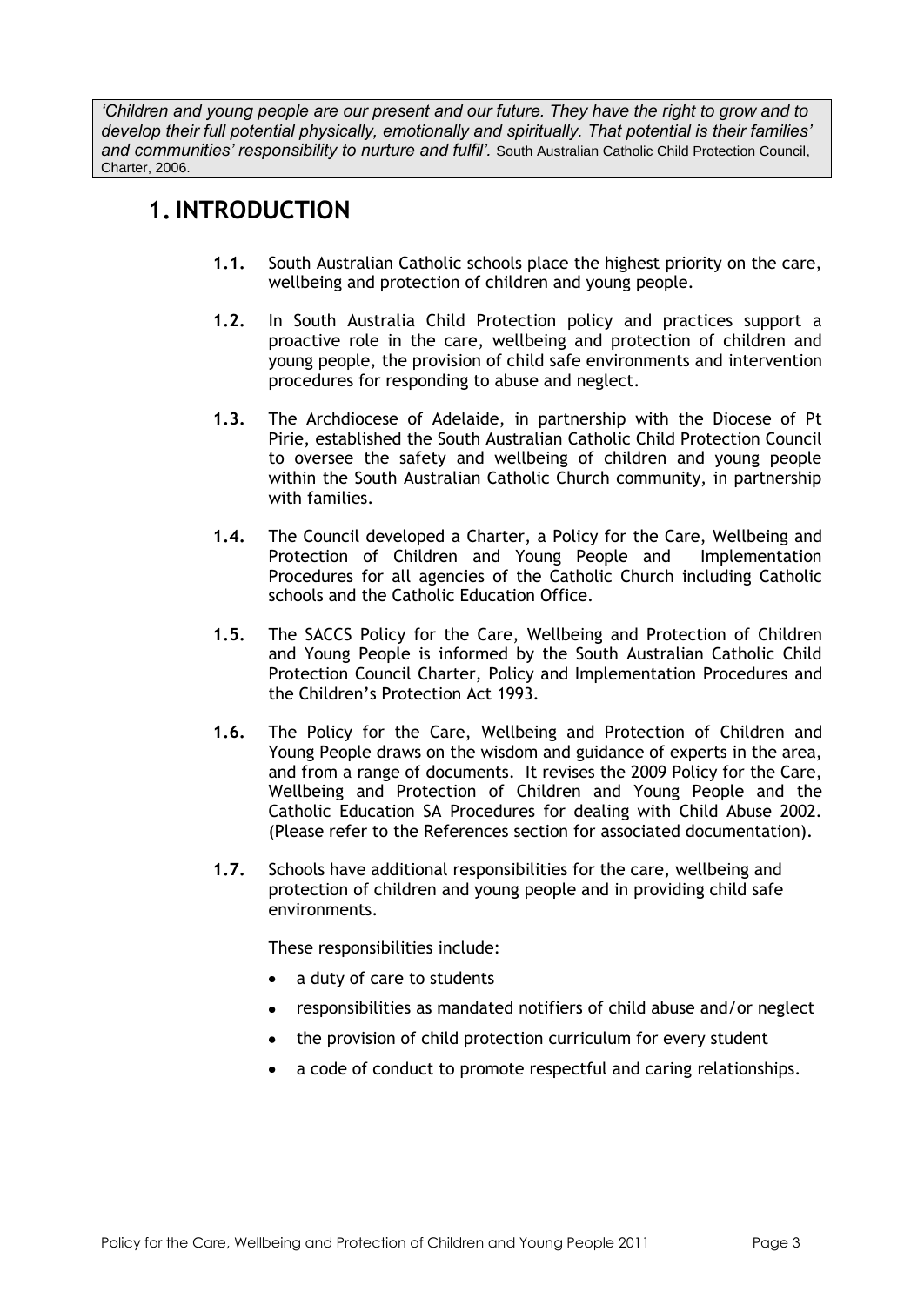#### <span id="page-3-0"></span>**2. PRINCIPLES**

- **2.1.** Respectful relationships that support the dignity of each person including children and young people are central to the life and teachings of the Catholic Church.
- **2.2.** Children and young people deserve, as a fundamental right, safety and protection from all forms of abuse and neglect.
- **2.3.** Primary responsibility for children and young people resides with the family and schools work in partnership with families.
- **2.4.** In Catholic schools guidelines and codes of conduct for the care, wellbeing and protection of children and young people require honest, respectful and trusting relationships between adults and children and young people.
- **2.5.** Adults have the responsibility to protect children and young people.
- **2.6.** Children and young people have a right to be heard regarding decisions that affect their life.
- **2.7.** Children and young people are encouraged to participate in all dimensions of life and to develop skills to contribute to their own safety and wellbeing.
- **2.8.** Policies and practices demonstrate compliance with legislative requirements and co-operation with Church, government, police and human service agencies.
- **2.9.** Complaint processes are consistent with the principles of natural justice and fairness and the relevant SACCS policies
- **2.10.** All people involved in child protection issues and incidents are to be treated with sensitivity, dignity and respect.

#### <span id="page-3-1"></span>**3. POLICY STATEMENT**

- **3.1.** All Catholic schools are to be child safe environments where children and young people are safe and feel safe, and their voices are heard about decisions that affect their lives.
- **3.2.** Catholic schools play a significant role in the prevention of child abuse and neglect and are responsible for implementing policies and practices, including the provision of a child protection curriculum, for the care, wellbeing and protection of children and young people.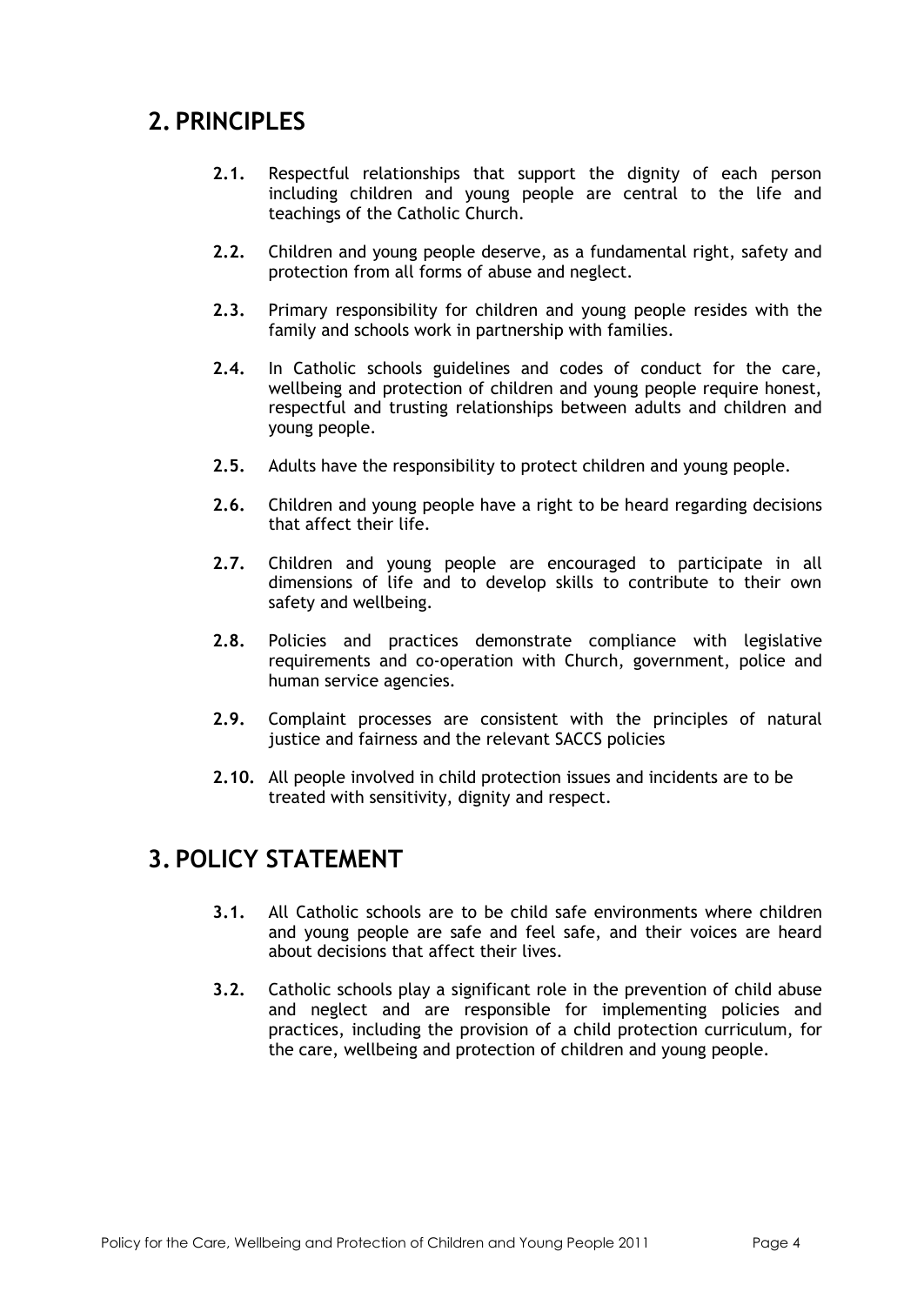#### <span id="page-4-0"></span>**4. A GUIDE TO RESPONSIBILITIES**

The responsibility of all people involved in Catholic education is to ensure that there is a total community approach towards the protection of children and young people from abuse and/or neglect.

- **4.1.** Responsibilities of the South Australian Commission for Catholic Schools:
	- **4.1.1.** To develop, monitor and review the policy in accordance with legal requirements and the Church's teachings
	- **4.1.2.** To ensure that resources are available to facilitate ongoing training and support for school leaders and staff in the care, wellbeing and protection of children and young people
	- **4.1.3.** To provide representation on the appropriate child protection committees.
- **4.2.** Responsibilities of the Catholic Education Office
	- **4.2.1.** To allocate training resources for personnel to assist in the delivery of professional development programs for school leaders and staff in the care, wellbeing and protection of children and young people
	- **4.2.2.** To provide advice and support for school personnel dealing with the care, wellbeing and protection of children and young people
	- **4.2.3.** To provide advice and support for school personnel to develop curriculum in the care, wellbeing and protection of children and young people
	- **4.2.4.** To encourage school personnel to review on a regular basis their legal obligations under the Children's Protection Act 1993
	- **4.2.5.** To ensure that an inter-agency approach to the management of child protection is fostered and supported
	- **4.2.6.** To provide current information on the care, wellbeing and protection of children and young people.
- **4.3.** Responsibilities of school leaders
	- **4.3.1.** To provide a safe school environment for the protection of children and young people
	- **4.3.2.** To ensure school personnel understand the definitions of child abuse and neglect and carry out their legal obligations, responsibilities and correct procedures when notifying suspicion of child abuse and neglect
	- **4.3.3.** To support school personnel directly involved with the handling of disclosure and notification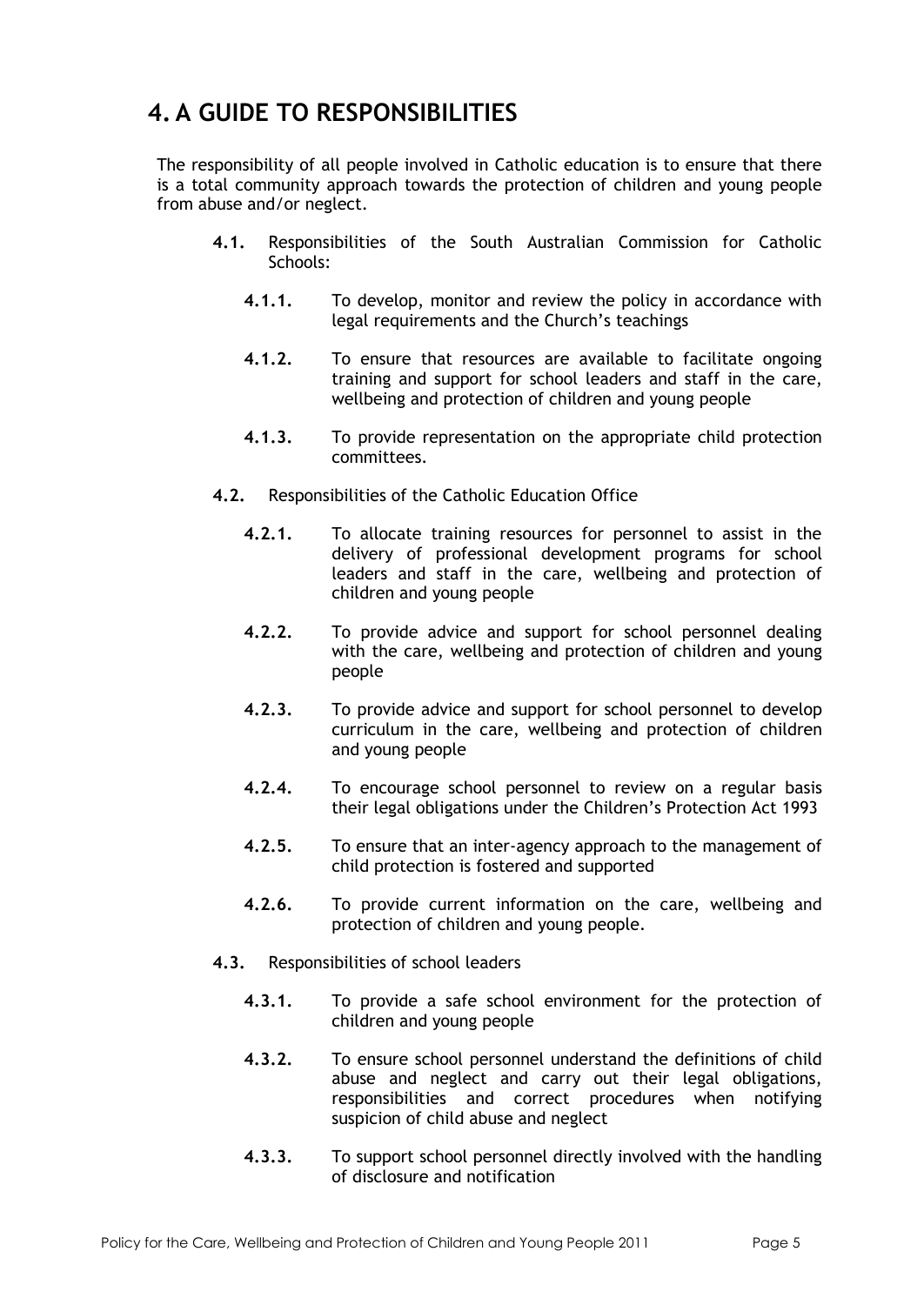- **4.3.4.** To implement policies and organisational procedures which provide children and young people with a safe school environment. This will be done in consultation with schools boards and parent communities
- **4.3.5.** To promote models of behaviour between school personnel and children and young people based on mutual respect and consideration
- **4.3.6.** To ensure that student management practices respect the dignity of children and young people
- **4.3.7.** To provide training and development opportunities for school personnel to develop curriculum in the care, wellbeing and protection of children and young people
- **4.3.8.** To initiate and support the implementation of child protection and abuse prevention curriculum at the classroom level so that children and young people have access to these programs throughout their school years
- **4.3.9.** To monitor and evaluate child protection and abuse prevention curriculum
- **4.3.10.** To provide families with information about and opportunities to participate in the protection and abuse prevention curriculum
- **4.3.11.** To ensure appropriate confidentiality of information concerning children and young people in cases of suspected abuse or neglect.
- **4.4.** Responsibilities of school personnel (including paid or unpaid volunteers)
	- **4.4.1.** To treat children and young people with dignity and respect, to act with propriety, provide a duty of care and protect children and young people in their care
	- **4.4.2.** To notify the Child Abuse Report Line on 13 14 78, if in the course of their work, they suspect on reasonable grounds that a child or young person has been or is being abused or neglected
	- **4.4.3.** To provide a physically and psychologically safe environment where the well being of children and young people is nurtured
	- **4.4.4.** To undertake regular training and education in order to understand their individual responsibilities and those of the Catholic Education SA, in relation to child protection and the health and well being of children and young people
	- **4.4.5.** To teach children and young people skills and assist them to develop an understanding which will empower them to achieve and maintain personal safety and well being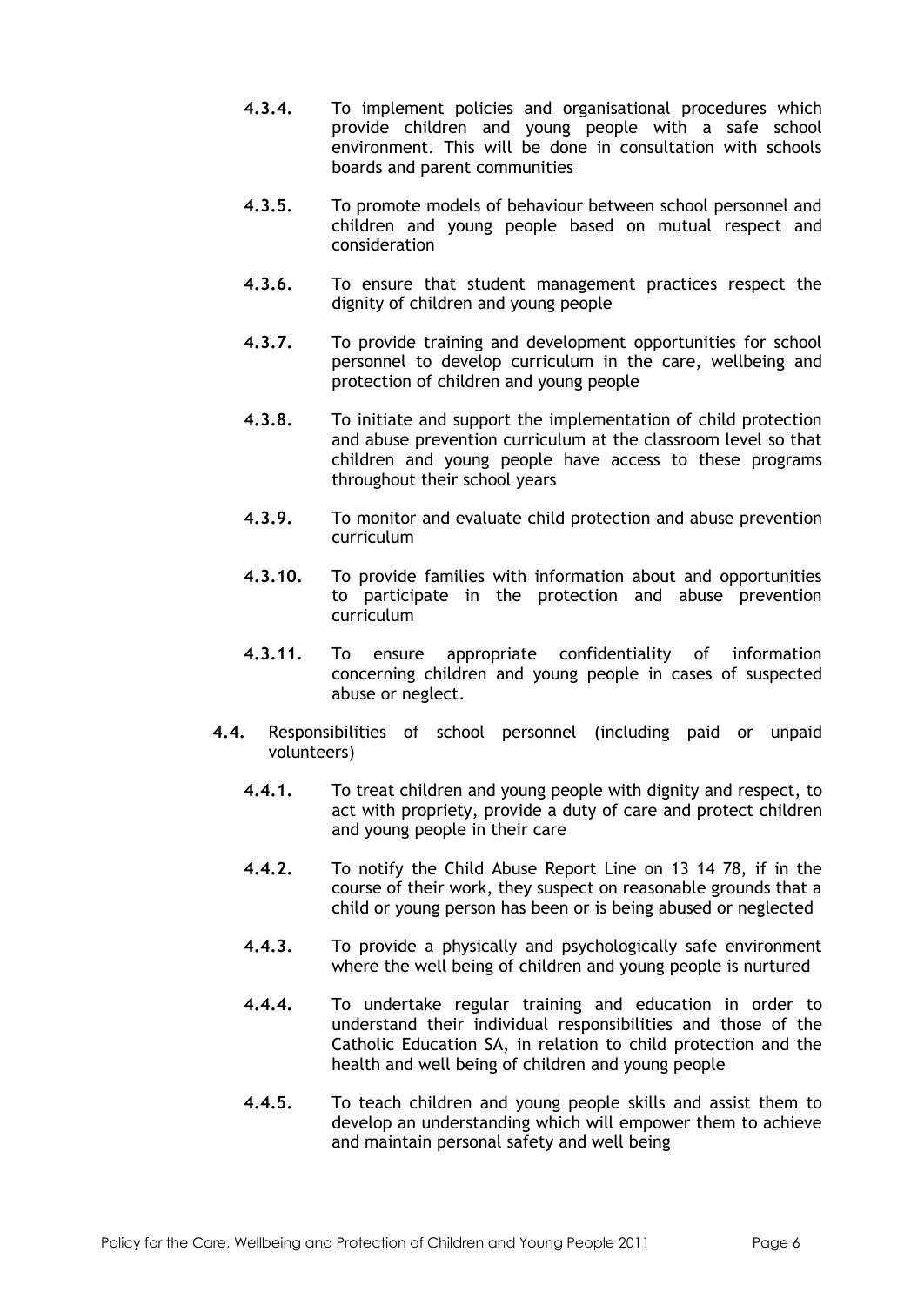**4.4.6.** To assist children and young people to develop positive, responsible and caring attitudes and behaviours which recognise the rights of all people to be safe and free from both harassment and abuse.

#### <span id="page-6-0"></span>**5. REFERENCES**

- **5.1.** South Australian Catholic Child Protection Council Charter, 2006 [http://www.adelaide.catholic.org.au/our-people/child](http://www.adelaide.catholic.org.au/our-people/child-protection/child-protection-charter)[protection/child-protection-charter](http://www.adelaide.catholic.org.au/our-people/child-protection/child-protection-charter)
- **5.2.** South Australian Catholic Child Protection Council Policy for the Care, Wellbeing and Protection of Children and Young People, 2009 [http://www.adelaide.catholic.org.au/\\_\\_files/f/4463/Child%20Protecti](http://www.adelaide.catholic.org.au/__files/f/4463/Child%20Protection%20Council%20Policy.pdf) [on%20Council%20Policy.pdf](http://www.adelaide.catholic.org.au/__files/f/4463/Child%20Protection%20Council%20Policy.pdf)
- **5.3.** South Australian Catholic Child Protection Council Implementation Procedures for the Care, Wellbeing and Protection of Children and Young People, 2009 [http://www.adelaide.catholic.org.au/\\_\\_files/f/9471/Implementation%](http://www.adelaide.catholic.org.au/__files/f/9471/Implementation%20Procedures%20booklet.pdf) [20Procedures%20booklet.pdf](http://www.adelaide.catholic.org.au/__files/f/9471/Implementation%20Procedures%20booklet.pdf)
- **5.4.** Mission, Values and Vision statements as contained within the Catholic Education South Australia Strategic Plan 2010 - 2014 [http://online.cesanet.adl.catholic.edu.au/docushare/dsweb/Get/Docu](http://online.cesanet.adl.catholic.edu.au/docushare/dsweb/Get/Document-13434/FINAL+PDF+-+CESA+Strategic+Plan.pdf) [ment-13434/FINAL+PDF+-+CESA+Strategic+Plan.pdf](http://online.cesanet.adl.catholic.edu.au/docushare/dsweb/Get/Document-13434/FINAL+PDF+-+CESA+Strategic+Plan.pdf)
- **5.5.** South Australian Commission for Catholic Schools, Duty of Care Policy 2004 [http://online.cesanet.adl.catholic.edu.au/docushare/dsweb/Get/Docu](http://online.cesanet.adl.catholic.edu.au/docushare/dsweb/Get/Document-3015/DutyofCare.pdf) [ment-3015/DutyofCare.pdf](http://online.cesanet.adl.catholic.edu.au/docushare/dsweb/Get/Document-3015/DutyofCare.pdf)
- **5.6.** Charter for Teachers in Catholic Schools SA [http://online.cesanet.adl.catholic.edu.au/docushare/dsweb/Get/Docu](http://online.cesanet.adl.catholic.edu.au/docushare/dsweb/Get/Document-6554/Charter+for+Teachers+BROCHURE+.pdf) [ment-6554/Charter+for+Teachers+BROCHURE+.pdf](http://online.cesanet.adl.catholic.edu.au/docushare/dsweb/Get/Document-6554/Charter+for+Teachers+BROCHURE+.pdf)
- **5.7.** Charter for Parents in Catholic Schools SA [http://cesa.webtemplate.com.au/sites/2751/\\_\\_files/f/1565/Charter%](http://cesa.webtemplate.com.au/sites/2751/__files/f/1565/Charter%20for%20Parents.pdf) [20for%20Parents.pdf](http://cesa.webtemplate.com.au/sites/2751/__files/f/1565/Charter%20for%20Parents.pdf)
- **5.8.** Child Protection Curriculum, Teacher Support Module for SA Catholic Schools, CEO 2009
- **5.9.** *Keeping Safe: Child Protection Curriculum*, DECS, 2008 [http://decs.sa.gov.au/speced2/pages/childprotection/childProtection](http://decs.sa.gov.au/speced2/pages/childprotection/childProtectionCurric/?reFlag=1) [Curric/?reFlag=1](http://decs.sa.gov.au/speced2/pages/childprotection/childProtectionCurric/?reFlag=1)
- **5.10.** 'Protective Practices for Staff in their Interactions with Students Guidelines for Schools, Preschools and Out of School Hours Care' DECS, CEO and AISSA 2009 [http://online.cesanet.adl.catholic.edu.au/docushare/dsweb/Get/Docu](http://online.cesanet.adl.catholic.edu.au/docushare/dsweb/Get/Document-6076/Protective+Practices+edited+April+2009+version.pdf) [ment-6076/Protective+Practices+edited+April+2009+version.pdf](http://online.cesanet.adl.catholic.edu.au/docushare/dsweb/Get/Document-6076/Protective+Practices+edited+April+2009+version.pdf)
- **5.11.** Information Sharing: Guidelines for Promoting the Safety and Wellbeing of Children, Young People and their Families, Govt of SA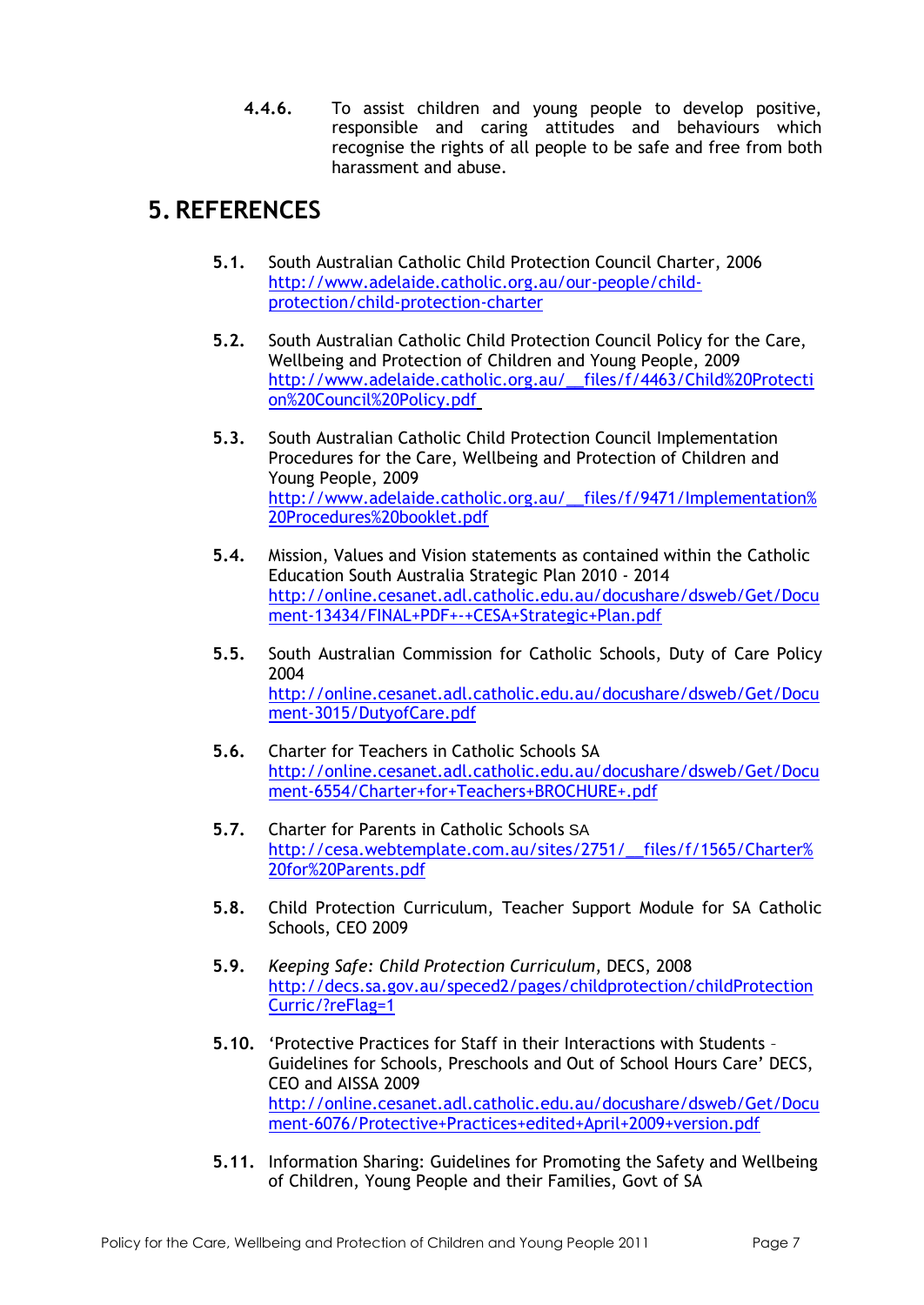[http://www.decs.sa.gov.au/docs/documents/1/InformationSharingGui](http://www.decs.sa.gov.au/docs/documents/1/InformationSharingGuideli.pdf) [deli.pdf](http://www.decs.sa.gov.au/docs/documents/1/InformationSharingGuideli.pdf)

- **5.12.** National Safe Schools Framework, accessed at [http://www.mceecdya.edu.au/verve/\\_resources/natsafeschools\\_file.p](http://www.mceecdya.edu.au/verve/_resources/natsafeschools_file.pdf) [df](http://www.mceecdya.edu.au/verve/_resources/natsafeschools_file.pdf)
- **5.13.** Child Wise, Choose with Care, Building Safe Organisations [http://www.childwise.net/images/stories/documents/online\\_publicati](http://www.childwise.net/images/stories/documents/online_publications/12_Steps_to_building_child_safe_orgs.pdf) [ons/12\\_Steps\\_to\\_building\\_child\\_safe\\_orgs.pdf](http://www.childwise.net/images/stories/documents/online_publications/12_Steps_to_building_child_safe_orgs.pdf)
- **5.14.** Responding to Abuse and Neglect: education and care mandatory training and update training 2009-2011 [http://online.cesanet.adl.catholic.edu.au/docushare/dsweb/View/Coll](http://online.cesanet.adl.catholic.edu.au/docushare/dsweb/View/Collection-3500) [ection-3500](http://online.cesanet.adl.catholic.edu.au/docushare/dsweb/View/Collection-3500)
- **5.15.** Responding to problem sexual behaviour in children and young people [http://www.decs.sa.gov.au/docs/documents/1/RespondingtoProblemS](http://www.decs.sa.gov.au/docs/documents/1/RespondingtoProblemSexual.pdf) [exual.pdf](http://www.decs.sa.gov.au/docs/documents/1/RespondingtoProblemSexual.pdf)
- **5.16.** Safe School Environments, Department for Families and Communities [http://www.dfc.sa.gov.au/pub/Home/FamiliesSA/ChildSafeEnvironme](http://www.dfc.sa.gov.au/pub/Home/FamiliesSA/ChildSafeEnvironments/tabid/281/Default.aspx) [nts/tabid/281/Default.aspx](http://www.dfc.sa.gov.au/pub/Home/FamiliesSA/ChildSafeEnvironments/tabid/281/Default.aspx)
- **5.17.** The Children's Protection Act, 1993 [http://www.legislation.sa.gov.au/web/menu/Other%20websites/Other](http://www.legislation.sa.gov.au/web/menu/Other%20websites/OtherWebsites.aspx) [Websites.aspx](http://www.legislation.sa.gov.au/web/menu/Other%20websites/OtherWebsites.aspx) *then type in Children's Protection Act, 1993*
- **5.18.** Working Together to Keep Children Safe: South Australian Interagency Child Protection Information Book Charter [http://www.dfc.sa.gov.au/pub/tabId/968/itemId/285/Training-for](http://www.dfc.sa.gov.au/pub/tabId/968/itemId/285/Training-for-mandated-notifiers--reporting-child.aspx)[mandated-notifiers--reporting-child.aspx](http://www.dfc.sa.gov.au/pub/tabId/968/itemId/285/Training-for-mandated-notifiers--reporting-child.aspx) *then click on "guidelines for reporting child abuse and neglect"*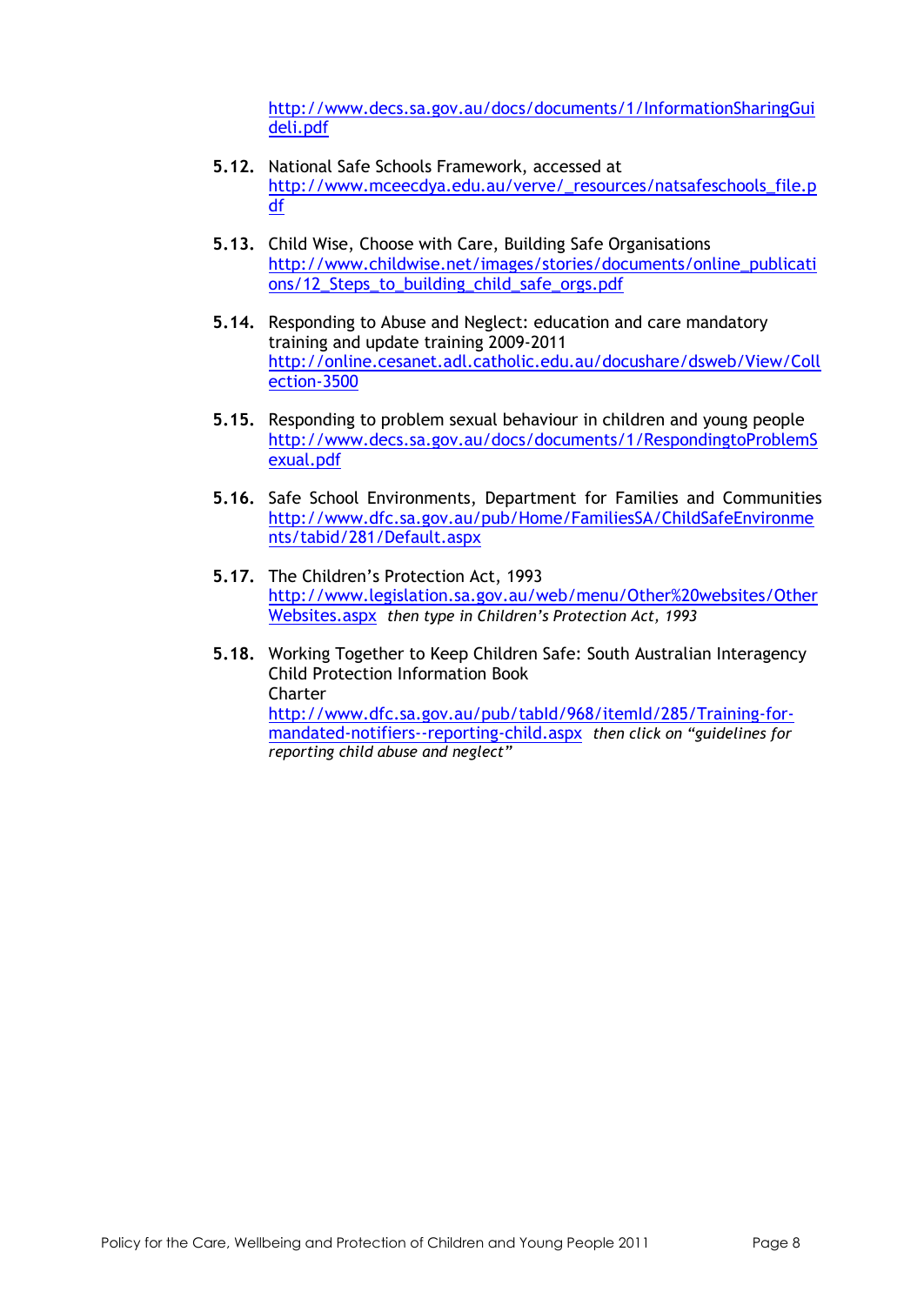### <span id="page-8-0"></span>**6. GLOSSARY**

| Catholic Church<br>community | The concept of Church community is broad and includes any<br>Catholic Church body and all people involved in the life and                                                                                                                                                                                                                                                                          |
|------------------------------|----------------------------------------------------------------------------------------------------------------------------------------------------------------------------------------------------------------------------------------------------------------------------------------------------------------------------------------------------------------------------------------------------|
|                              | work of the Church. The term Church body is defined below.                                                                                                                                                                                                                                                                                                                                         |
| <b>Catholic School</b>       | Includes colleges, schools, special schools, preschools, early<br>learning centres administered by the Archdiocese of Adelaide<br>and Diocese of Port Pirie                                                                                                                                                                                                                                        |
| Child Abuse or               | Abuse or neglect in relation to a child means:                                                                                                                                                                                                                                                                                                                                                     |
| Neglect                      | 1. Sexual abuse of the child                                                                                                                                                                                                                                                                                                                                                                       |
|                              | <b>or</b>                                                                                                                                                                                                                                                                                                                                                                                          |
|                              | Physical or emotional abuse of the child, or neglect of<br>2.<br>the child, to the extent that the child has suffered, or is<br>likely to suffer, physical or psychological injury<br>detrimental to the child's wellbeing; or a child's<br>physical or psychological development is in jeopardy,<br>and abused or neglected has a corresponding meaning<br>(section 6, Children's Protection Act) |
| Child or Young<br>Person     | Conception to 18 years of age, may include young adults with<br>disabilities.                                                                                                                                                                                                                                                                                                                      |
| Church Body                  | Includes a diocese, religious institute and any other juridical<br>person, body corporate, organisation or association, including<br>autonomous lay organisations that exercise pastoral ministry<br>within, or on behalf of, the Catholic Church in the<br>Archdiocese of Adelaide or the Diocese of Port Pirie.                                                                                  |
| <b>Church Personnel</b>      | Includes any cleric, member of religious institute or other<br>persons who are employed or engaged by a Church body, or<br>appointed by a Church body to voluntary positions, in which<br>they work with or are in close proximity to children or young<br>people, or are engaged in other forms of pastoral care.                                                                                 |
| Family                       | Includes units consisting of parents, care-givers, young<br>people and children. Parents may be biological, adoptive or<br>foster and the units may consist of blended and extended<br>families, single parent families, families with children or<br>young people in respite or foster care or relatives with the<br>care of children or young people'                                            |
| Legally Mandated             | Persons obliged by law to notify the Child Abuse Report Line<br>on 13 14 78. Please refer to (Section 11 of the Children's                                                                                                                                                                                                                                                                         |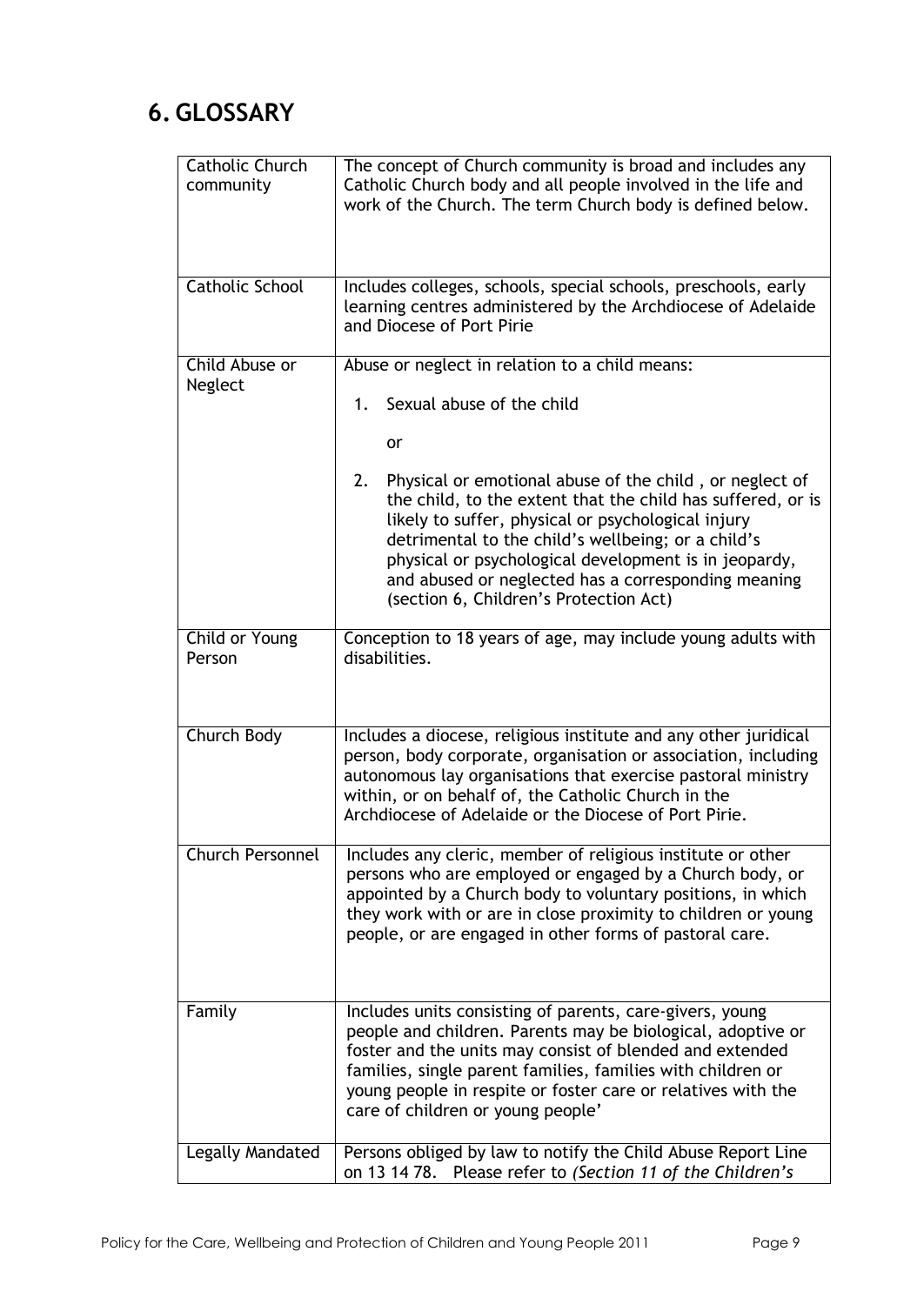| to Notify                  | Protection Act 1993)                                                                                                                                                            |
|----------------------------|---------------------------------------------------------------------------------------------------------------------------------------------------------------------------------|
|                            | http://www.legislation.sa.gov.au/web/menu/Other%20websites/OtherWebsites.aspx<br>then type in Children's Protection Act, 1993                                                   |
| Suspicion on<br>Reasonable | Reasonable grounds to report suspected abuse and/or neglect<br>may include:                                                                                                     |
| Grounds                    | when your own observations of a particular child's<br>behaviour and/or injuries, or your knowledge of children<br>generally lead you to suspect abuse is occurring              |
|                            | when a child tells you she/he has been abused, or                                                                                                                               |
|                            | a child telling you that they know of someone who has<br>been abused (she/he may possibly be referring to<br>her/himself), or                                                   |
|                            | when you hear about it from someone who is in a position<br>to provide reliable information, perhaps a relative or<br>friend, neighbour or sibling of the child who is at risk. |
| <b>School Activities</b>   | All school related teaching and learning experiences,<br>including lessons, retreats, excursions, sporting activities,<br>etc.                                                  |
| <b>School Leaders</b>      | School Directors, Principals, Principal's Delegates Deputy<br>Principals, Assistant Principals,                                                                                 |
| <b>School Personnel</b>    | Persons working in a Catholic school in paid or voluntary<br>capacities (e.g. teachers, Education Support Officers, ground<br>staff, canteen workers, LAP volunteers etc.).     |